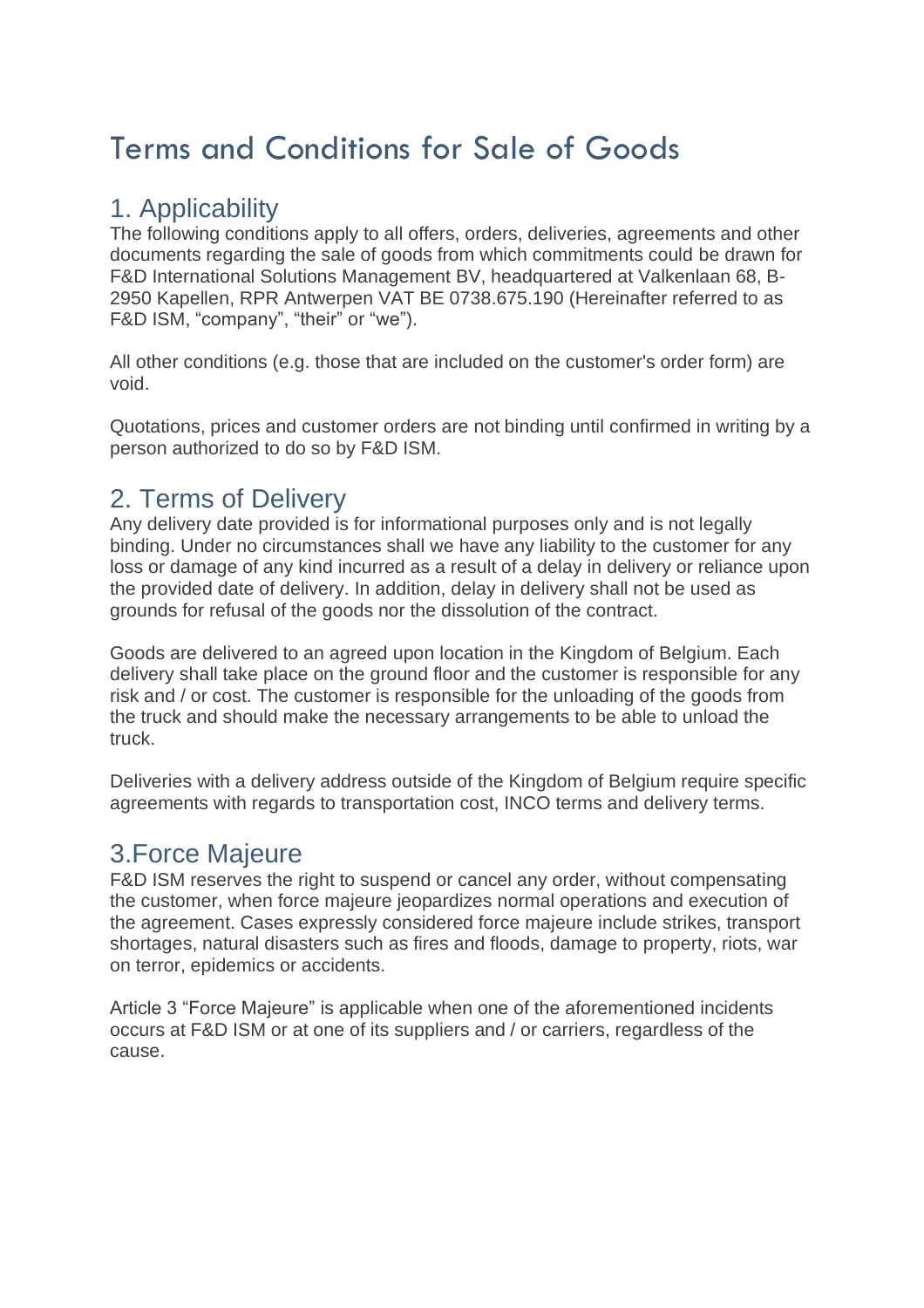#### 4. Price

The price is always excluding V.A.T., unless explicitly stated otherwise. The price is as stated on the order form or agreement, unless F&D ISM finds it necessary to change the price according to the evolution of fixed and / or variable costs (raw materials prices, wages, energy prices, etc.) associated with the order. In this case, the price will be as stated on the front of the invoice.

#### 5. Complaints

Customers must immediately accept the delivery of goods and inspect the delivered goods. Upon receipt, the customer signs the delivery note and states any deficiencies or visible damage when applicable. A copy of this delivery note is handed to the driver.

Any claim about the delivered goods in relation to an error committed by F&D ISM (e.g. quantity error) must be communicated in writing with F&D ISM within 48 hours of the delivery.

For any visible defects in the delivered goods, F&D ISM must be notified via registered mail which must be sent out within 48 hours after receipt of the goods. In absence of such a letter, the customer no longer holds the right to make any claims regarding visible defects.

Any hidden defect must be reported in writing by the customer to F&D ISM within 8 days of discovery of the hidden defect. In absence of such a report, any claims regarding hidden defects are void. In addition, a claim based on a hidden defect must be made within a year from the date of delivery.

The obligations of F&D ISM will in any case be no more and nothing else than the replacement of the defective goods. At the discretion of F&D ISM, a voucher or the payment of the price paid by the customer for the delivered goods may also be used as compensation for a founded hidden defect claim. The buyer is not entitled to any other form of compensation.

# 6. Retention of Title

The delivered goods shall remain the property of F&D ISM until payment of the invoice, costs, interests and / or damages is made in full. In the event of nonpayment on the due date of the invoice, the already delivered goods may be returned by F&D ISM. This return shall in no way affect F&D ISM's right to collect the invoice, costs, interests and / or damages.

# 7. Payment Modalities

The price stated on the invoice is payable in cash on the date stated on the invoice. Orders are only accepted provided prepayment of 30% of the final invoice. The final invoice must be fully paid before international transport begins. A discount has already been deducted from the prices quoted by F&D ISM for cash payment. In case of dispute, the invoice must be protested within eight days of receipt of the invoice.